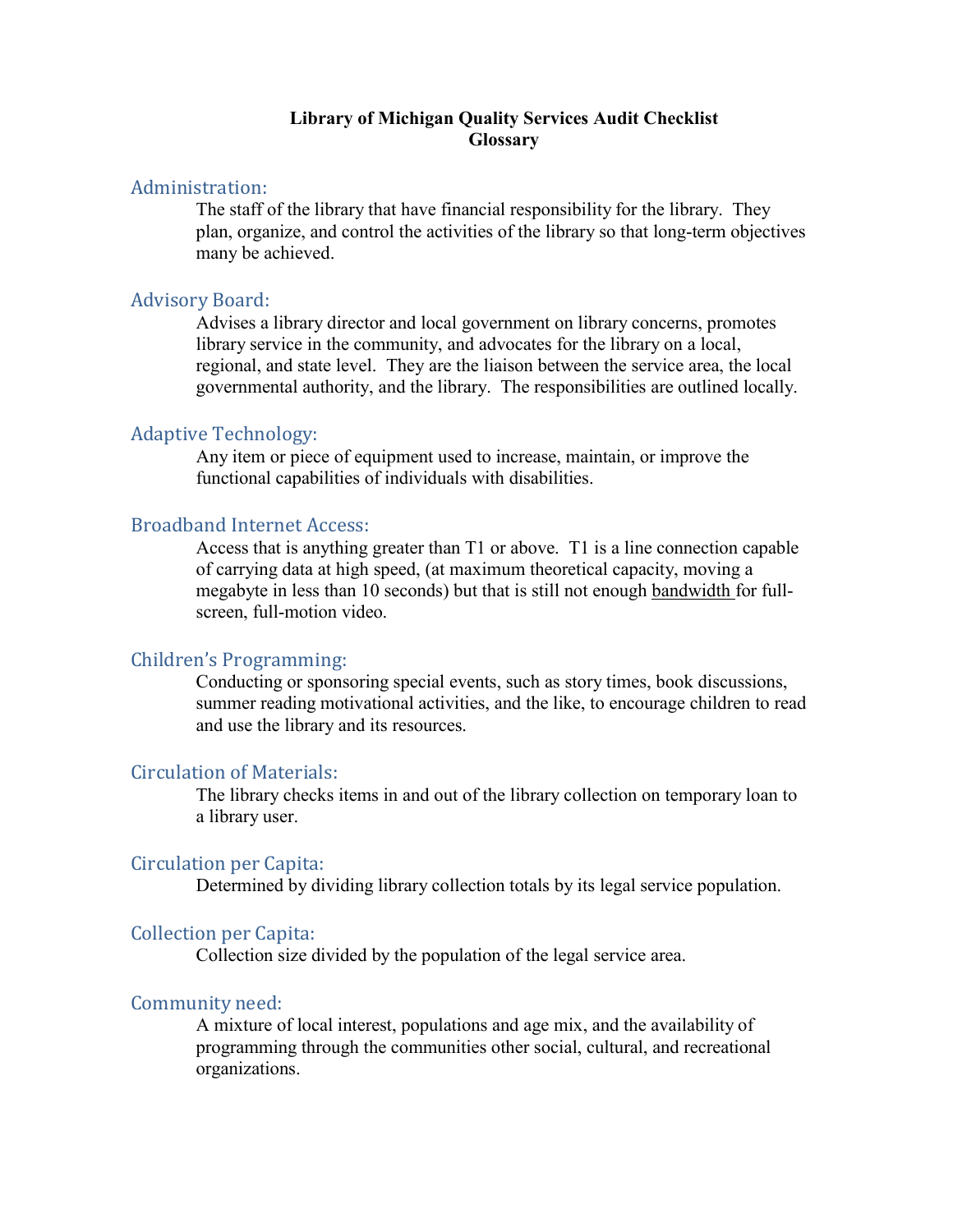#### Database:

A [file](http://www.wcsu.ctstateu.edu/library/#file) of [digitized](http://www.wcsu.ctstateu.edu/library/#digitization) [information](http://www.wcsu.ctstateu.edu/library/#information) (bibliographic references, [abstracts](http://www.wcsu.ctstateu.edu/library/#abstract), [full-text](http://www.wcsu.ctstateu.edu/library/#fulltext) [documents](http://www.wcsu.ctstateu.edu/library/#document), [directory](http://www.wcsu.ctstateu.edu/library/#directory) [entries,](http://www.wcsu.ctstateu.edu/library/#entry) images, statistics, etc.) consisting of [records](http://www.wcsu.ctstateu.edu/library/#record) of uniform [format](http://www.wcsu.ctstateu.edu/library/#format) organized for ease and speed of [search](http://www.wcsu.ctstateu.edu/library/#search) and [retrieval.](http://www.wcsu.ctstateu.edu/library/#inforetrieval)

#### Digitize:

To transcribe printed data into a digital form so it can be directly processed and accessed by a computer.

#### Dynamic database-supported Web site:

The library's Web site is a database, a systematized collection of data that can be accessed immediately and manipulated by a data-processing system. Moreover, it is dynamic, requiring its contents to be updated (refreshed) continuously.

#### Emergent Literacy:

A child's ability to be ready to learn to read when entering school.

#### Evening hours:

Hours that are scheduled after 5:30 p.m. for a minimum of two hours.

#### Friends of the Library:

Community support group that often fund-raises and supports legislative advocacy for the library.

# Governing Board:

A board established by Michigan law that has legal, financial, policy-making, and planning responsibilities for all library operations. This board selects and evaluates the library director.

#### Graphical User Interface (GUI):

An [interface](http://www.netlingo.com/lookup.cfm?term=interface) between a computer [user](http://www.netlingo.com/lookup.cfm?term=user) and a computer application. The user starts programs and selects options from menus by clicking icons.

### Information Literacy:

Providing training opportunities in using, evaluating, and synthesizing information to meet a particular purpose or information need.

# Institute of Electrical and Electronics Engineers (IEEE):

A non-profit, technical professional association of more than 377,000 individual members in 150 countries. Through its members, the IEEE is a leading authority in technical areas with nearly 900 active standards.

# Integrative Library System (ILS):

A system that allows for circulation, computer catalog, acquisitions, cataloguing, inter-library loan, and database operations to be delivered online.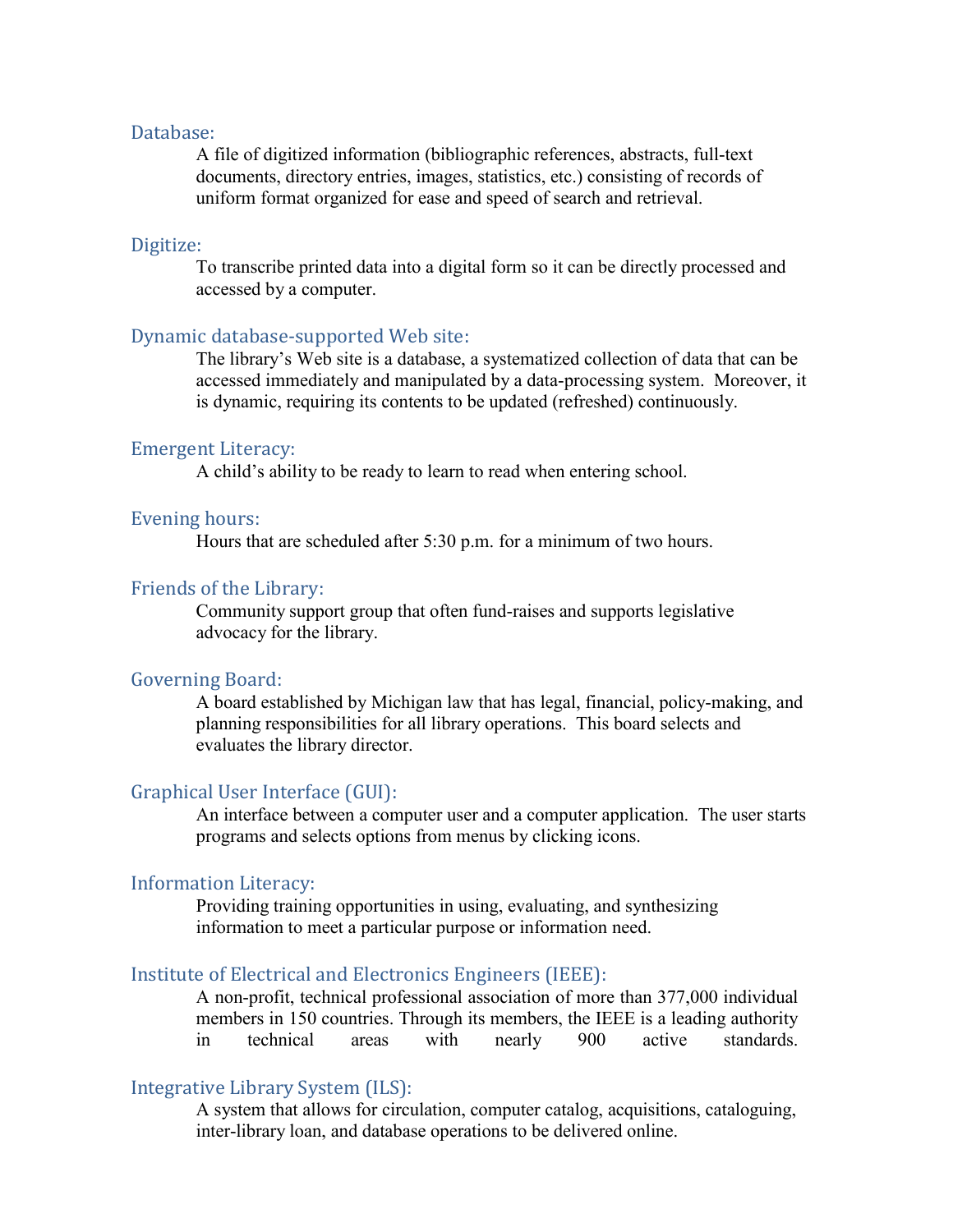### Interlibrary Loan:

When a library identifies a user's requested item as not being in their collection, the library will canvass other libraries' catalogs to locate the item, and then borrow the item on behalf of the user from the owning library.

### Intra-library Loan (Relevant to a public library with more than 1 facility):

When a branch identifies a user's requested item as not being in their collection, the branch will canvass the holdings of the other branches in the system to locate the item, and then have the item sent for the user.

#### Legal Service Area:

Geographical area and its residents for which a public library has been established to offer services and from which the library derives income. It may also include other areas served under contract.

## MARC:

MAchine-Readable Cataloging, the standard for bibliographic description encoded for computer processing.

#### Mediated-assistive technology:

Technology that assists the patron in locating desired [information,](http://www.wcsu.ctstateu.edu/library/#information) by helping to formulate and execute appropriate [strategies](http://www.wcsu.ctstateu.edu/library/#searchstrategy) for searching online [catalogs](http://www.wcsu.ctstateu.edu/library/#onlinecatalog) and [databases](http://www.wcsu.ctstateu.edu/library/#bibdatabase).

# Mission Statement:

A concise statement of the library's purpose. It identifies the area served, how the library serves its customers, and how the library is unique.

# National Information Standards Organization (NISO):

A nonprofit [association](http://www.wcsu.ctstateu.edu/library/#association) [accredited](http://www.wcsu.ctstateu.edu/library/#accreditation) by the [American](http://www.wcsu.ctstateu.edu/library/#ansi) National Standards Institute (ANSI) to develop voluntary [standards](http://www.wcsu.ctstateu.edu/library/#standards) in library [science,](http://www.wcsu.ctstateu.edu/library/#libraryscience) [information](http://www.wcsu.ctstateu.edu/library/#infoscience) science, [publishing,](http://www.wcsu.ctstateu.edu/library/#publishing) and other [information](http://www.wcsu.ctstateu.edu/library/#information) services.

# OPAC:

Term standing for **O**nline **P**ublic **A**ccess **C**atalog, the computerized library catalog that replaced card catalog in the  $20<sup>th</sup>$  century.

# Operating budget:

Includes all expenditures except capital expenses and debt retirement. **[Note: For the purposes of QSAC, materials are not considered a capital expense.]**

### Reference completion rate:

Proportion of reference transactions successfully completed (appropriate referrals are considered as completed) on the same day that the question is asked.

# Reference Service:

Staff is available during all hours of operation to first conduct an interview with a